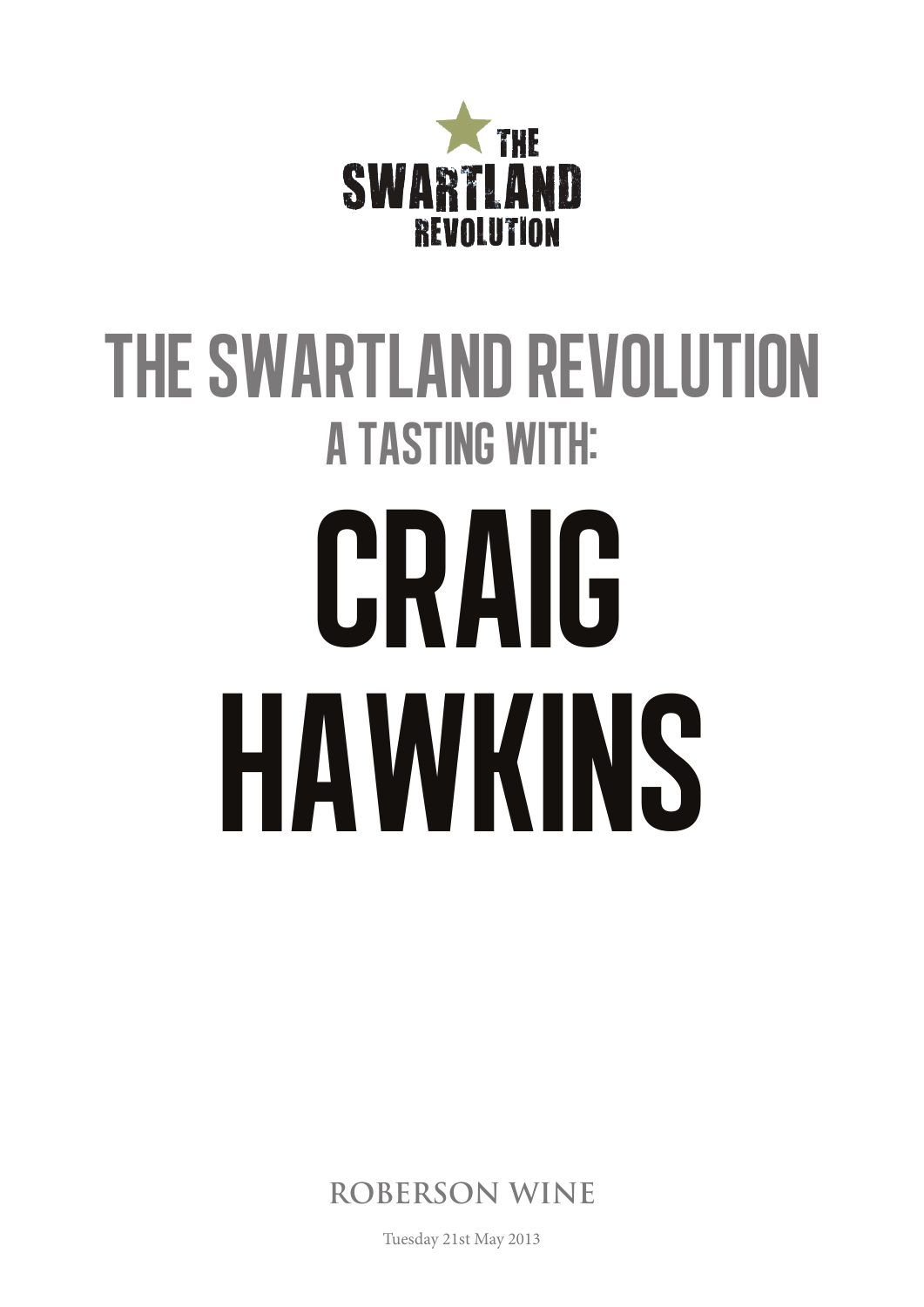## craig **HAWKINS**

#### swartland independent & the revolution

In the bad old days of apartheid, South Africa's wine production scene was dominated by KWV, the enormous organisation that started out as a co-operative winery and developed into a government -led behemoth that controlled prices, production volumes and almost everything else that happened in the South African wine industry. At one point, the system was so mismanaged that only 30% of all the wine grapes harvested were being used to make table wine, with the rest of it being thrown away or used for distillation. Farming high quality fruit in this quantity focused environment didn't make financial sense, so it wasn't until after the end of apartheid that things began to change.

The rolling farmlands of Swartland was where much of the bulk fruit came from, but once the co-operative system was dismantled in the early 1990s, the growers began to emerge from KWV's shadow. Producers like Fairview and Boekenhoutskloof may not have been based in Swartland (they are in Paarl and Franschhoek respectively), but they saw the potential in its fruit and would source grapes from the region for some of their blended wines. Charles Back of Fairview was enthusiastic enough to invest in a winery in the area, founding Spice Route in time for the 1998 vintage and employing a young winemaker named Eben Sadie. This turned out to be an inspired decision, and Sadie was soon running the show at Spice Route as well as producing his own wines (Columella, Palladius and the Sequillo range) down the road at Sadie Family winery. The critical acclaim received for Eben's wines meant the wine world soon woke up to the potential of Swartland and before long there were a number of small independent wineries that were taking advantage of the region's unique terroir.

Many of them had been selling their fruit to the local co-operative for years, but in the noughties the Swartland revival really got going with the emergence of wineries like Lammershoek (2000), Badenhorst (2003), Mullineux (2007) and most of the other members (23 in total) of the 'Swartland Independent Producers'. The key to this group coming together was their belief that the region's distinctive soils give wines of remarkable definition when the grapes are farmed in a conscientious fashion and low intervention winemaking is practiced. The fact that Swartland is a long established wine region means that there are numerous old-vine vineyards populated by interesting grape varieties (Chenin Blanc and the Rhône varieties do particularly well). By fermenting their wines with native yeasts, repudiating additions of enzymes, acid, tannin or excessive SO2 and staying away from new oak barrels, the SIP believe that they can communicate a sense of 'Swartlandness' a direct riposte to the fashion-led identikit wines so commonly available elsewhere.

As Swartland continued to develop along the lines of organic farming and low-intervention wine making, more and more winemakers were attracted to the area. The number of dynamic young producers was swelled by the likes of Jurgen Gouws (Intellego), Donovan Rall, David Sadie (no relation to Eben) and Callie Louw, the winemaker at Porseleinberg (which Boekenhootskloof's Marc Kent bought in 2010 after buying fruit from there for 3 years). The camaraderie between this generation of winemakers has allowed them to forge a genuine collective identity for the region, with distinctive wines made at each estate but a common thread holding them all together. Beginning in 2010, they decided to establish an annual event called 'The Swartland Revolution', which features a programme of seminars that are intended to develop the press and trade's understanding of the unique characteristics of the region. Once the learning is done, the street party starts and each of the growers pours their wines to crowds of thirsty and enthusiastic drinkers. The event reflects the people involved - serious about the incredible terroir that they work with, but relaxed enough to know that throwing a party is the best way to enthuse people about their wines.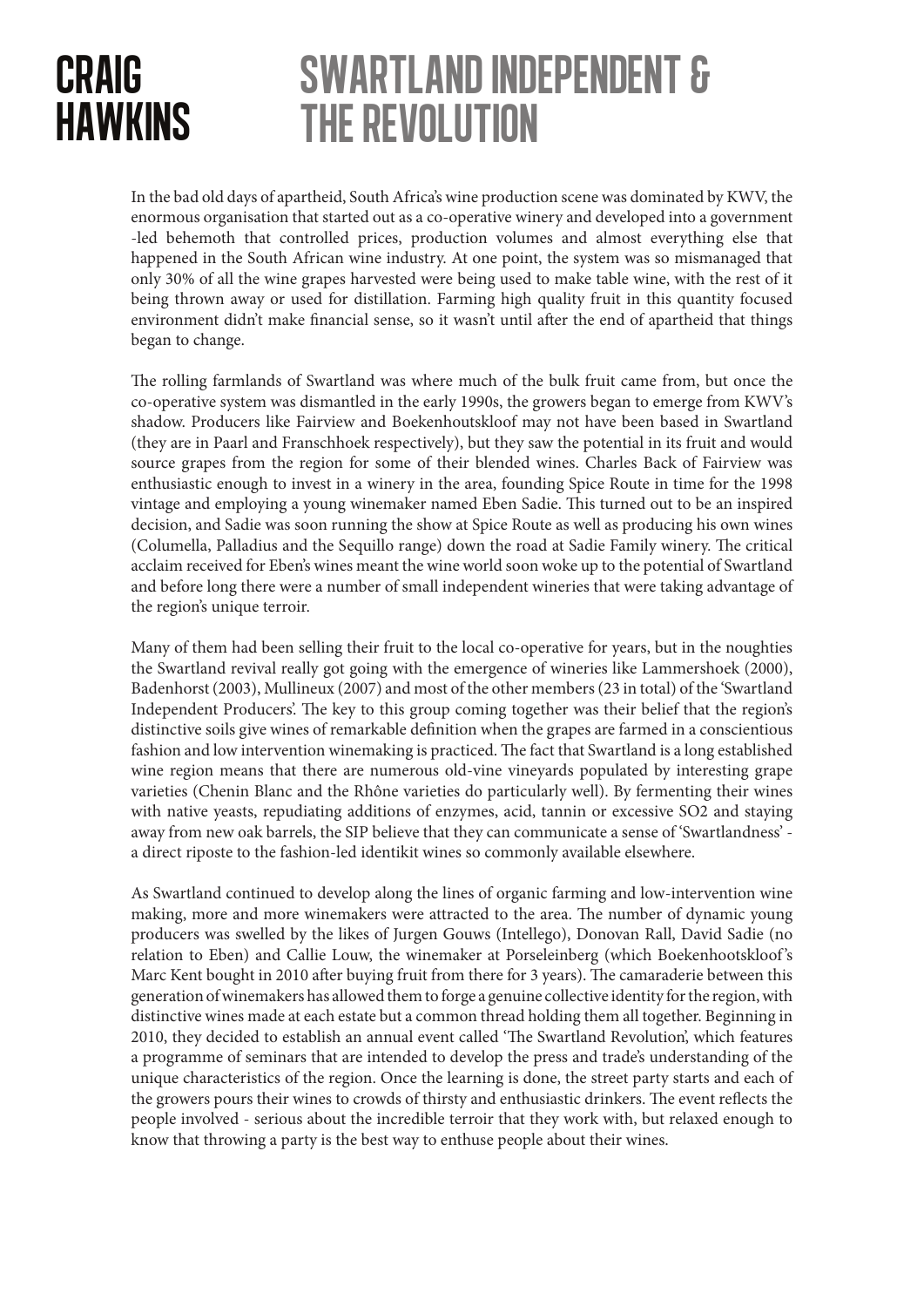## craig **HAWKINS**

# lammershoek & testalonga

About an hour's drive to the north-east of Cape Town is the town of Malmesbury, in the heart of the Swartland. Lammershoek estate is about 10 miles from there, occupying 96 hectares of incredibly beautiful land that has been farmed since 1718 and planted to the vine since 1750 - so it doesn't exactly put the *new* in New World. The name is Afrikaans for 'lamb's corner', as legend has it that the ewes would bring their offspring to shelter in the farm's forest when threatened by Black Eagles. Many years later, a chap called Desiderius Pongrácz visited the farm during the 1970s and advised the owners to plant a number of lesser known varietals, including Tinta Barocca, Carignan and the Harslévelu that Craig now uses for one of his most interesting wines. Pongrácz was very well known in the South African wine community and is credited with introducing some of the country's most successful grape varieties and helping to improve the standards of viticulture and vinification - the plantings that he inspired when visiting Lammershoek represent some of the best plots of vines at the estate today. Paul and Anna Kretzel purchased Lammershoek in 1995 and by the year 2000 they had pulled their fruit out of the Paardeberg co-operative and renovated the winemaking facilities on the property. By 2010, the estate had been officially converted to organic viticulture and, as well as producing a comprehensive range of their own wines, they supply fruit to other high quality, independent growers in the region.

The vineyards are planted to a wide range of different grape varieties. The classic stalwarts of Chenin Blanc, Sauvignon Blanc, Chardonnay, Pinotage, Grenache, Syrah, Cabernet Sauvignon and Merlot are joined by the rarer sights of Viognier, Harslévelu, Mourvedre, Carignan, Zinfandel and Tinta Barocca. Nowadays the focus is really on old vine Chenin Blanc and the Rhône varietals, as they are well suited to the Swartland soils that are rich in minerals and decomposed granite. The climate is very warm and dry, so the varieties that perform best in a dry-farmed environment are those that are well adapted to heat.

Since Craig took over wine making responsibilities at the estate, the range can be divided into four distinct sets of wines - three from the Lammershoek stable and one under Craig's own private label, Testalonga (started in 2008). The entry level range of wines goes under the LAM label and the wines are intended to be fun and easy to drink. The fruit used for these wines comes from some of the younger plots on the farm and there is very little use of oak - but the freshness, vitality and sheer drinkability of these wines is testament to the quality of fruit and gentle approach to vinification. There are five wines in the range, including a delicious Pinotage that proves how attractive the variety can be when treated sensitively.

The Lammershoek range of wines uses fruit from the oldest blocks on the property. There is a wonderfully savoury and fresh Syrah, a linear, focused and age-worthy Chenin Blanc and then a red blend and white blend. In some vintages Craig produces sweet wines under this label when the conditions allow. These are serious wines, but offer wonderful value for money considering their poise and complexity.

Before Craig took over at Lammershoek, he had spent years working with Swartland's trailblazer Eben Sadie, followed by a stint in Europe working at Sadie's Priorat estate 'Terroir Al Limit' and with Dirk Niepoort in Portugal and Austria. Close friends with Tom Lubbe at Matassa in the Roussillon, Craig's wine education involved working under maverick winemakers who all share an obsession with terroir and a desire to innovate and push boundaries. This spirit is very much alive in Craig and the third range of wines from Lammershoek - Cellar Foot - is his opportunity to experiment. There is no definitive range that gets repeated each vintage, but in addition to the spectacular Harslévelu and a Pinotage Nouveau (Sink the Pink) that is impossible to stop drinking, Craig has also been working on an 'Underwater Wine', a blend of 50% Pinotage, 25% Grenache, 12.5% Carignan and 12.5% Mourvedre, where the elevage takes place in submerged barrels.

Finally, there is Testalonga. At the moment Craig produces two wines under this label, both made from Chenin Blanc and both called El Banditio. The first wine, 'Cortez' is aged for two years on its lees and is made from fruit grown at Tom Lubbe's Swartland property 'The Observatory'. The second wine, 'Made From Grapes' spends two years on the skins and stems and evolves into an orange wine inspired by the wines of North-Eastern Italy. Both are incredibly complex, but most importantly they have a spirit and vibrancy inside them - a crackle of life that is bursting to get out. They are spectacular examples of what Swartland and its Chenin Blanc is capable of.